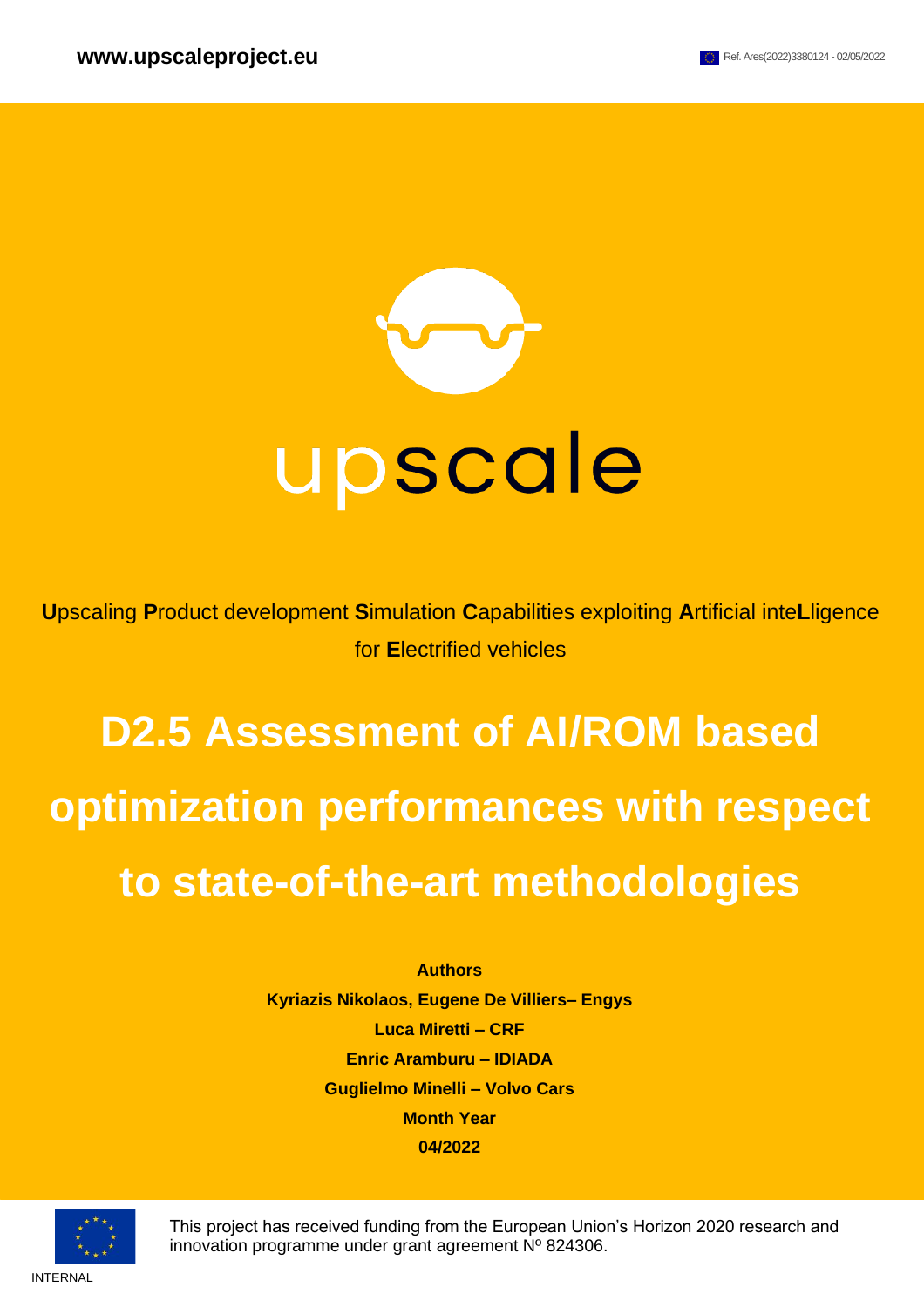

### **Project Details**

| <b>PROJECT TITLE</b>                | Upscaling product development simulation<br>capabilities exploiting artificial intelligence for<br>electrified vehicles |
|-------------------------------------|-------------------------------------------------------------------------------------------------------------------------|
| <b>PROJECT ACRONYM</b>              | Upscale                                                                                                                 |
| <b>GRANT AGREEMENT NUMBER</b>       | 824306                                                                                                                  |
| <b>INSTRUMENT</b>                   | <b>RIA</b>                                                                                                              |
| <b>CALL</b>                         | LC-GV-2018                                                                                                              |
| <b>STARTING DATE OF THE PROJECT</b> | November, 1ST 2018                                                                                                      |
| <b>PROJECT DURATION</b>             | 42 Months                                                                                                               |

### **The UpScale Project**

The UPSCALE (Upscaling Product development Simulation Capabilities exploiting Artificial inteLligence for Electrified vehicles) goal is demonstrating the feasibility of using AI enhanced CAE methods in EV development processes, such as vehicle aerodynamics, battery thermal modelling and crash simulation and leading the deployment of AI tools for other CAE applications. UPSCALE is the first EU-project that has the specific goal to integrate artificial intelligence (AI) methods directly into traditional physics-based Computer Aided Engineering (CAE)-software and –methods. These CAE-tools are currently being used to develop road transportation not only in Europe but worldwide. The current focus of the project is to apply AImethods to reduce the development time and increase the performance of electric vehicles (EVs) which are required by the automotive industry to reduce global emission levels. High performance computing (HPC) and CAE-software and –methods play a decisive role in vehicle development process. In order to make a significant impact on the development process, the two most HPC intensive CAE-applications have been chosen as use cases for the project: vehicle aero/thermal- and crash modelling. When considering total automotive HPC usage, approximately 20% is used for aero/thermal simulations and up to 50% of HPC resources are utilized for crash simulations. By improving the effectiveness of these two areas, great increases in efficiency will lead to a 20% reduction of product time to market. Other novel modelling approaches such as reduced order modelling will be coupled to the AI improved CAE-software and -methods to further reduce simulation time and ease the application of optimization tools needed to improve product quality. Through the combined effort of universities, research laboratories, European automotive OEMs, software companies and an AI-SME specialized in machine learning (ML), the UPSCALE project will provide a unique and effective environment to produce novel AI-based CAE-software solutions to improve European automotive competitiveness.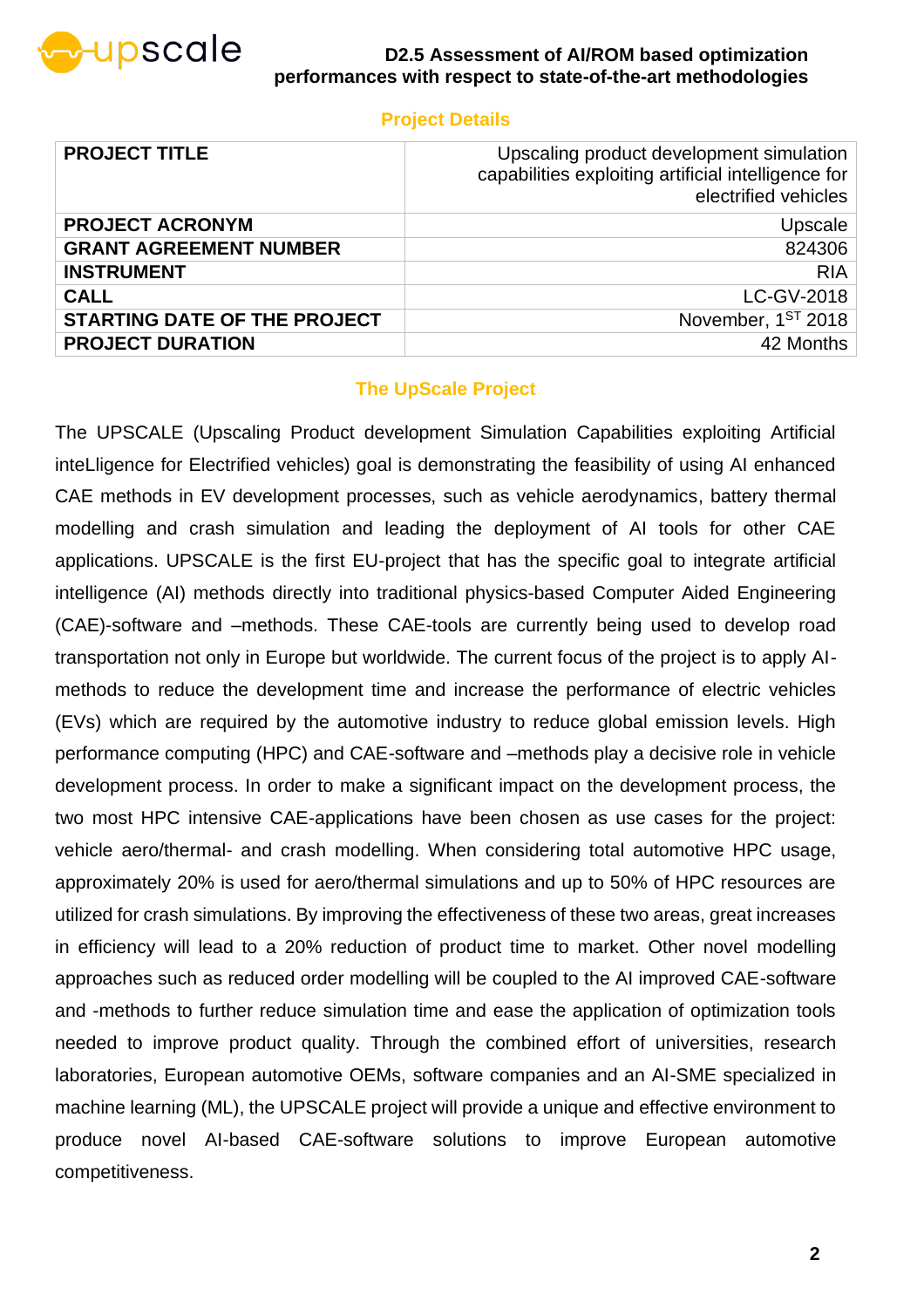

### **The UpScale Consortium**

| <b>PARTICIPANT</b><br>N <sub>o</sub> | <b>PARTICIPANT ORGANISATION NAME</b>                                           | <b>COUNTRY</b>        |
|--------------------------------------|--------------------------------------------------------------------------------|-----------------------|
| 1 (Coordinator)                      | <b>IDIADA AUTOMOTIVE TECHNOLOGY SA</b><br>(IDIADA),                            | Spain                 |
| $\mathbf{2}$                         | <b>VOLVO PERSONVAGNAR AB (Volvo Cars)</b>                                      | Sweden                |
| 3                                    | <b>VOLKSWAGEN AG (VW)</b>                                                      | Germany               |
| 4                                    | CENTRO RICERCHE FIAT SCPA (CRF)                                                | <b>Italy</b>          |
| 5                                    | <b>ESI GROUP (ESI GROUP)</b>                                                   | France                |
| 6                                    | <b>ENGYS LTD (ENGYS LTD)</b>                                                   | <b>United Kingdom</b> |
|                                      | Kompetenzzentrum - Das Virtuelle Fahrzeug,<br>Forschungsgesellschaft mbH (VIF) | Austria               |
| 8                                    | <b>VRIJE UNIVERSITEIT BRUSSEL (VUB)</b>                                        | <b>Belgium</b>        |
| 9                                    | <b>ECOLE NATIONALE SUPERIEURE</b><br>D'ARTS ET METIERS (ENSAM PARISTECH)       | France                |
| 10                                   | <b>ALGORITHMICA TECHNOLOGIES</b><br><b>GMBH (ALGORITHMICA)</b>                 | Germany               |
| 11                                   | F INICIATIVAS ESPAÑA I MAS D MAS I SLU (FI<br>GROUP)                           | Spain                 |

### **Document Details**

| <b>DELIVERABLE TYPE</b>                                     | Report                                                                                                   |
|-------------------------------------------------------------|----------------------------------------------------------------------------------------------------------|
| <b>DELIVERABLE Nº</b>                                       | 2.5                                                                                                      |
| <b>DELIVERABLE TITLE</b>                                    | Assessment of AIROM based optimization<br>performances with respect to state-of-the-art<br>methodologies |
| <b>NAME OF LEAD PARTNERS FOR THIS</b><br><b>DELIVERABLE</b> | CRF                                                                                                      |
| <b>VERSION</b>                                              | 2 <sup>1</sup>                                                                                           |
| <b>CONTRACTUAL DELIVERY DATE</b>                            | M36                                                                                                      |
| <b>ACTUAL DELIVERY DATE</b>                                 | M42                                                                                                      |
| <b>DISSEMINATION LEVEL</b>                                  | <b>Public</b>                                                                                            |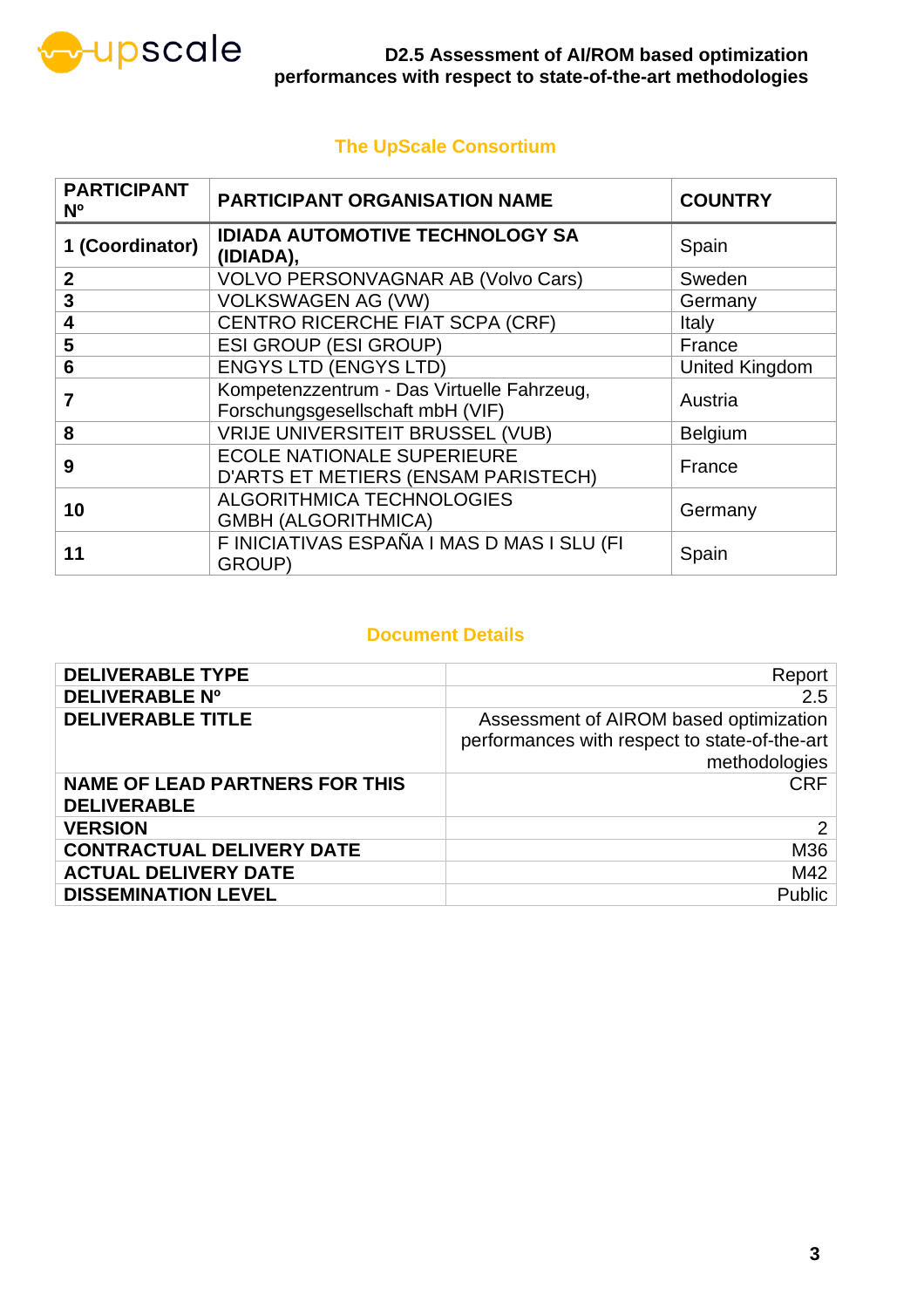

### **Revision History**

The following table describes the main changes done in the document since it was created

| <b>REVISION</b> | <b>DATE</b> | <b>DESCRIPTION</b>                              | <b>AUTHOR</b><br>(ORGANIZATION) |
|-----------------|-------------|-------------------------------------------------|---------------------------------|
|                 | 26/04/2022  | First draft version of<br>deliverable           | Luca Miretti<br>(CRF)           |
|                 | 28/04/2022  | Second draft version<br>of deliverable          | Nikolaos Kyriazis<br>(ENG)      |
| $\mathcal{P}$   | 29/04/2022  | First complete<br>version of the<br>deliverable | Luca Miretti<br>(CRF)           |

### **Disclaimer**

THIS DOCUMENT IS PROVIDED "AS IS" WITH NO WARRANTIES WHATSOEVER, INCLUDING ANY WARRANTY OF MERCHANTABILITY, NONINFRINGEMENT, FITNESS FOR ANY PARTICULAR PURPOSE, OR ANY WARRANTY OTHERWISE ARISING OUT OF ANY PROPOSAL, SPECIFICATION OR SAMPLE. Any liability, including liability for infringement of any proprietary rights, relating to use of information in this document is disclaimed. No license, express or implied, by estoppels or otherwise, to any intellectual property rights are granted herein. The members of the project Upscale do not accept any liability for actions or omissions of Upscale members or third parties and disclaims any obligation to enforce the use of this document. This document is subject to change without notice.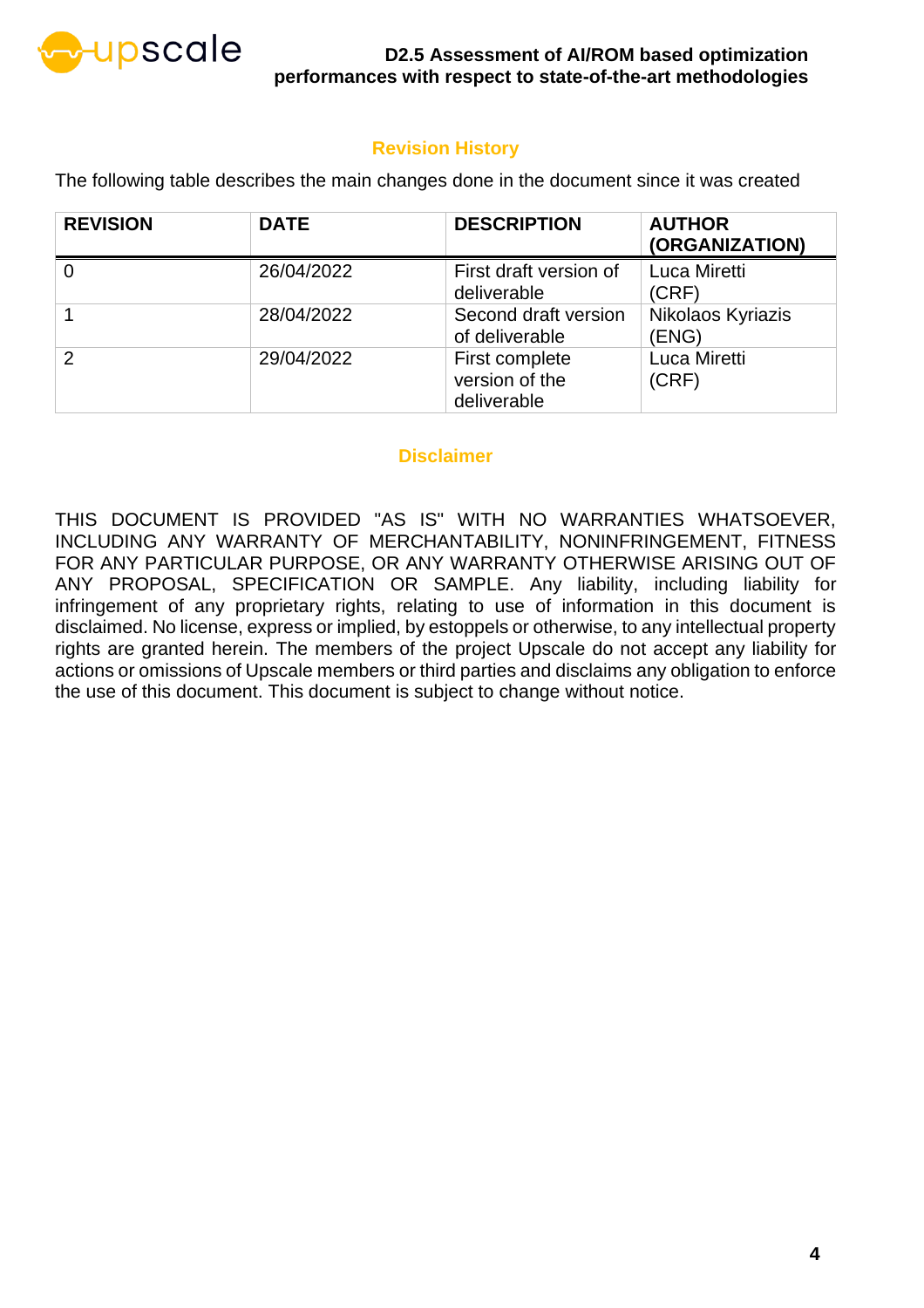

## **Table of contents**

| 1.               |  |
|------------------|--|
| 2.               |  |
|                  |  |
|                  |  |
|                  |  |
| 3 <sub>1</sub>   |  |
|                  |  |
| $\overline{4}$ . |  |
|                  |  |
|                  |  |
|                  |  |
| 5.               |  |
| 6.               |  |
|                  |  |
|                  |  |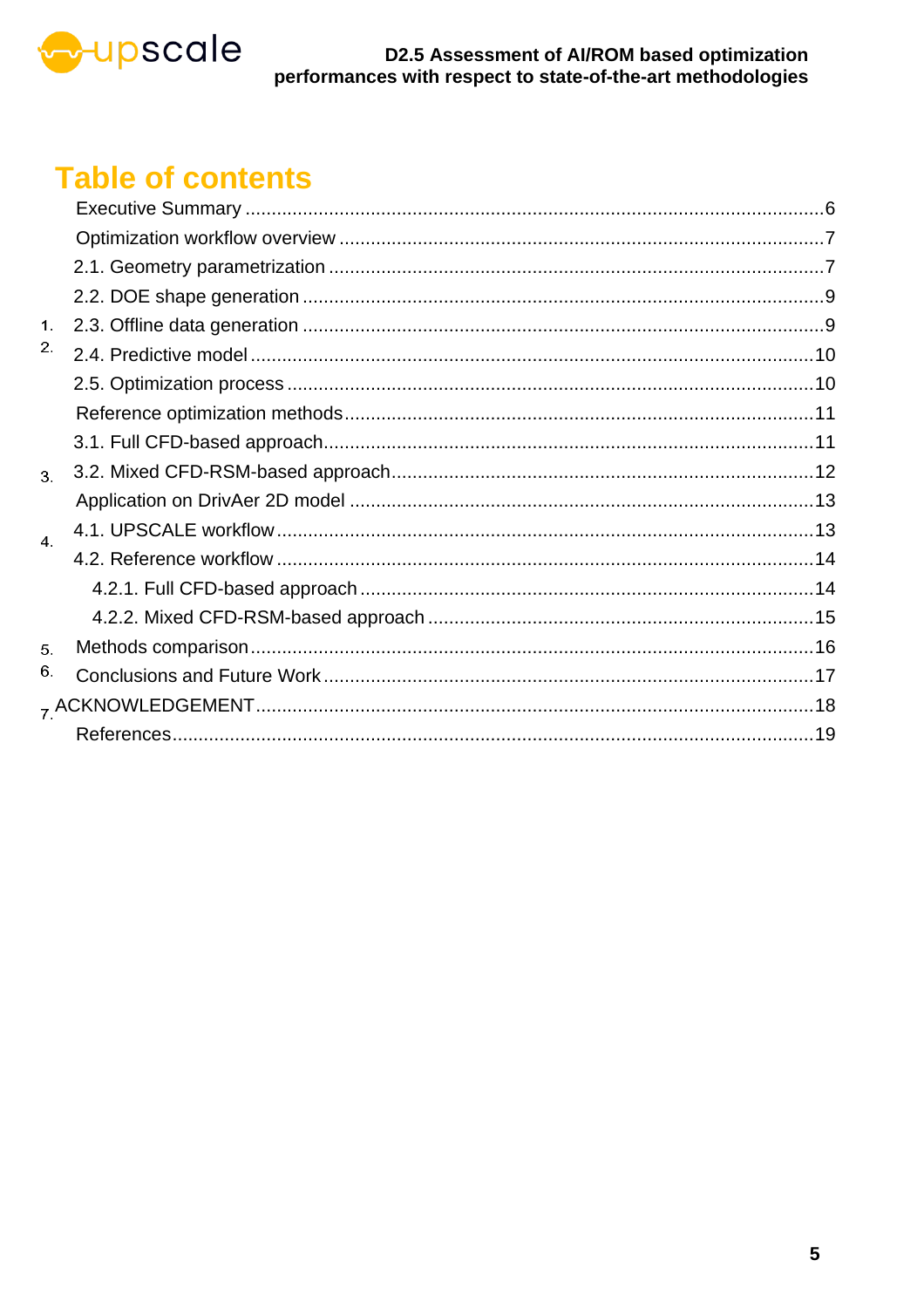

### **Executive Summary**

<span id="page-5-0"></span>This report is a part of work package 2, focusing on AI based design for Aerodynamics, and describes the work performed in Task 2.5, including subtasks 2.5.1 and 2.5.2 and 2.5.3. The results are used to drive the activity in work package 4.

The main goal of Task 2.5 is to integrate methods and tools developed in previous tasks into an optimization tool to be used for the aerodynamic development of new vehicles. A full workflow, starting from the geometric parametrization and aiming to the best aerodynamic shape identification is presented, exploiting machine learning tools for aerodynamic coefficients prediction.

Capabilities of the developed workflow are compared to state-of-the-art technologies generally used among OEMs for the aerodynamic design optimization. Several non ML based optimization approaches, from more conservative to more aggressive, are taken into account to be considered as reference condition.

Applications on simplified shapes following these approaches are presented, to verify the capability of the developed process to correctly predict shape variation effect on aerodynamic performance. A comparative analysis between ML method and standard methods is presented, in order to try to assess potential benefits of the produced output.

This deliverable doesn't deviate from the plan in regard to its content.

This deliverable deviates from original planning in terms of delivery time (from M36 to M42). The delay is mainly related to reporting activity, while technical activity was completed in time and all the required outputs were delivered to WP4 in order to allow the application of the developed technologies on industrially relevant cases, without significant consequences on the final outcomes of the project. The main reason of the delay was an internal re-organization of the company of the author of the deliverable (CRF), causing an unplanned reduction of the activity on the work package. The discrepancy between planned/performed activities is reflected also on claimed costs from the partner.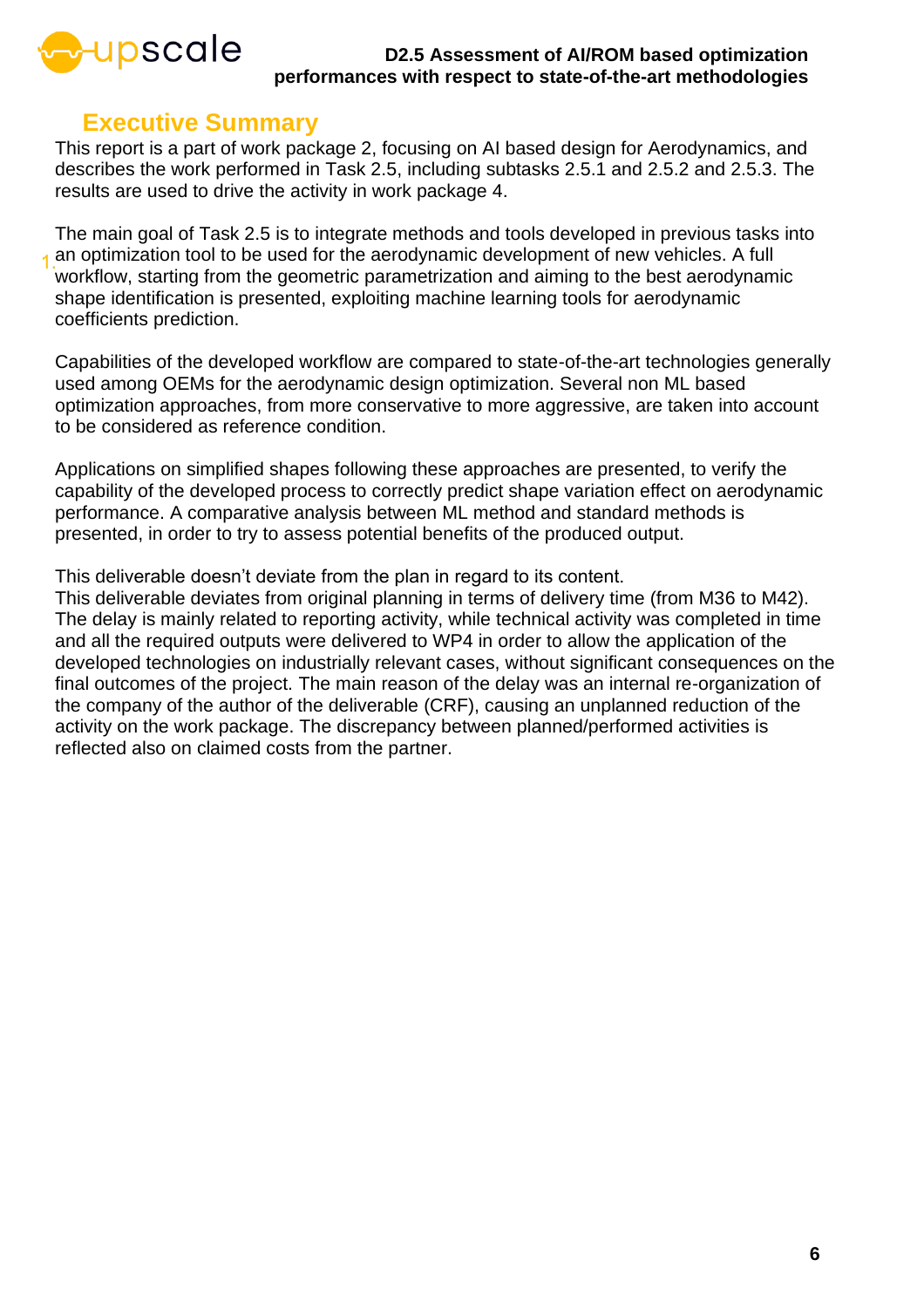

### <span id="page-6-0"></span>**Optimization workflow overview**

This task of the project consists in the coupling of the developed workflow for the prediction of the aerodynamic coefficients with an optimizer, in order to be able to drive the design of new vehicles from an aerodynamic point of view.

o One of the main bottlenecks of current state-of-the-art CFD optimization processes is the large computational times required for the design space exploration with high-fidelity models. Reduced order models, by definition characterized by more affordable cost, will be exploited in order to try to speed-up the whole process. Machine learning based methods developed in the previous tasks are here summarized, in conjunction with an optimization workflow having aerodynamic coefficients (Cd) as target.

In this chapter a general overview of the whole process, from geometry parametrization to optimum identification, is presented. This methodology is then delivered to Work Package 4, to be used for the optimization of actual vehicle shapes (city car and SUV).

### <span id="page-6-1"></span>**2.1. Geometry parametrization**

General approach used for aerodynamic optimization starts from a parametrization of the shape, that can be obtained directly with a parametric CAD or within specific CAE pre-processors and CFD software. The most common process in use among OEMs for production activities is generally the latter due to the easier integrations into CFD workflows.

An automated tool for geometry morphing setup and execution has been in developed in BETA CAE ANSA® environment, since the pre-processor is available among all the partners involved in the project and is generally the most used tool in the worldwide aerodynamic community.

The developed tool is able to create about twenty different "standard" geometrical parameters, requiring as input only a naming convention. In the list of the available parameters the most common geometrical modifications that are of interest in the early development phase, when generally significant style modifications are allowed, have been included. The current available parameters that can be generated are reported in [Table 1:](#page-6-2)

| ID | <b>Parameter Name</b>         | <b>Parameter Description</b>               |
|----|-------------------------------|--------------------------------------------|
|    | SpoilerAngle                  | Rotation of the rear spoiler               |
| 2  | TailLightSpan                 | Y-position of the tail-light               |
| 3  | CpillarNolderSpan             | Y-position of the C-pillar nolder          |
| 4  | <b>RearWindowSlide</b>        | Extension of the roof                      |
| 5  | <b>RearWindowZtranslation</b> | Z-position of the roof trailing edge       |
| 6  | <b>RearEndTaperRatio</b>      | Boat-tailing of the upper body             |
|    | <b>RockersYtranslation</b>    | Y-position of the rocker/door-sill         |
| 8  | WindscreenXtranslation        | X-position of the windscreen trailing edge |
| 9  | WindscreenZtranslation        | Z-position of the windscreen trailing edge |
| 10 | HoodZtranslation              | Z-position of the hood trailing edge       |

#### <span id="page-6-2"></span>**Table 1: List of parameters generated by the automatic tool**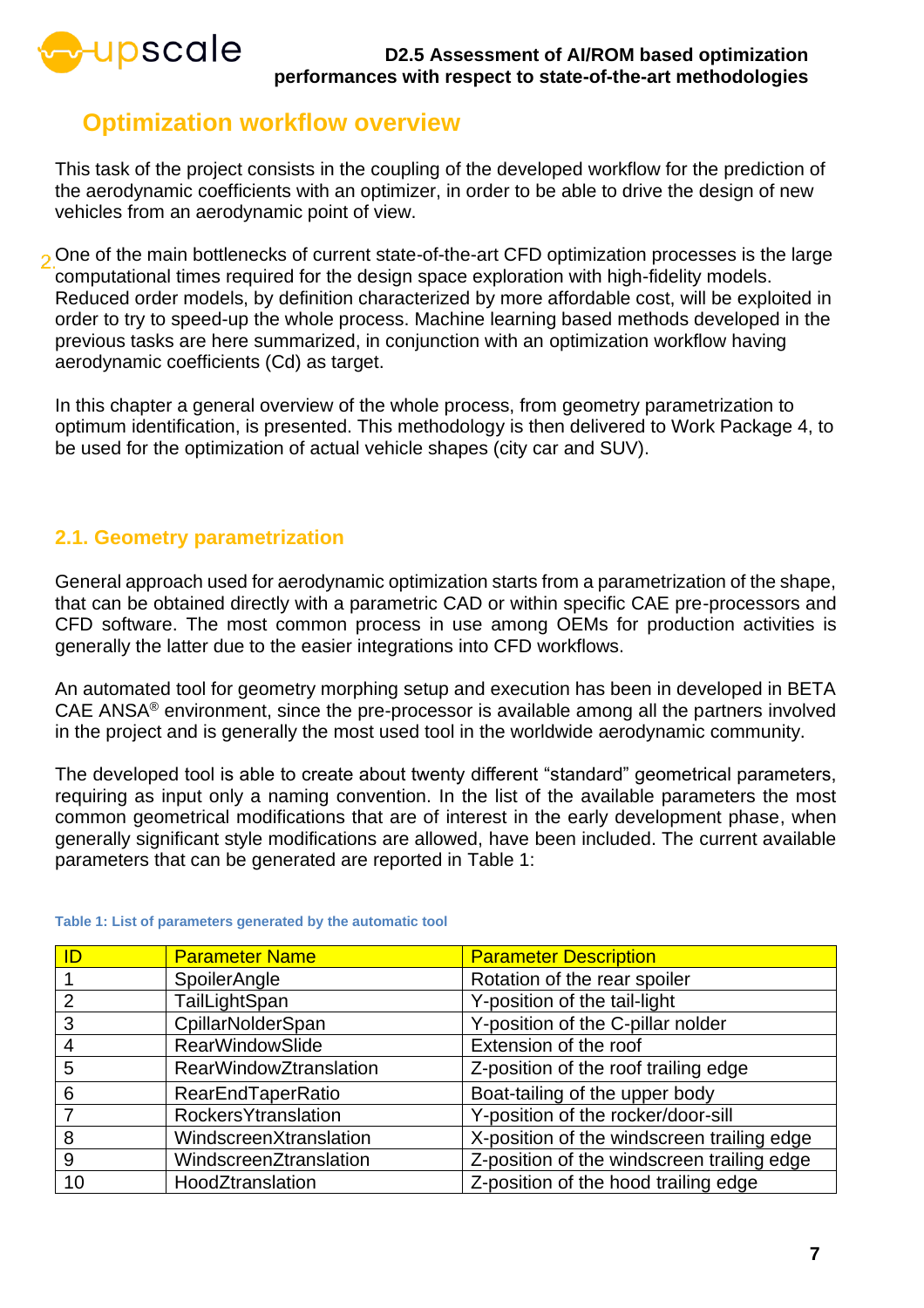

| 11 | HoodXtranslation                | X-position of the hood trailing edge         |
|----|---------------------------------|----------------------------------------------|
| 12 | FrontWheelCovering              | Modification of the front bumper in front of |
|    |                                 | wheel region                                 |
| 13 | AirlntakeLowerYtranslation      | Lower air intake Y extension                 |
| 14 | AirlntakeLowerZtranslation      | Lower air intake Z extension                 |
| 15 | AirlntakeMiddleYtranslation     | Middle air intake Y extension                |
| 16 | AirlntakeMiddleZtranslation     | Middle air intake Z extension                |
| 17 | AirlntakeUpperYtranslation      | Upper air intake Y extension                 |
| 18 | AirIntakeUpperZtranslation      | Upper air intake Z extension                 |
| 19 | FrontWheelSpatsHeight           | Front wheel spats Z-extension                |
| 20 | <b>RearDiffuserZtranslation</b> | Rear diffuser angle                          |

The generation of the parameters is driven by a python script that can be launched directly in ANSA environment. Current list of parameters could be easily extended to similar geometry modifications (translations, rotations, …), thanks to the modular setup of the script.



**Figure 1: Extract of the script to generate parameters**

An example of PID definition required by the tool is shown in [Figure 2:](#page-7-0)



<span id="page-7-0"></span>**Figure 2: Example of PID definition on the ANSA model**

An example of morphed shape obtainable with the abovementioned parametrization (spoiler angle) is visible in [Figure 3:](#page-8-2)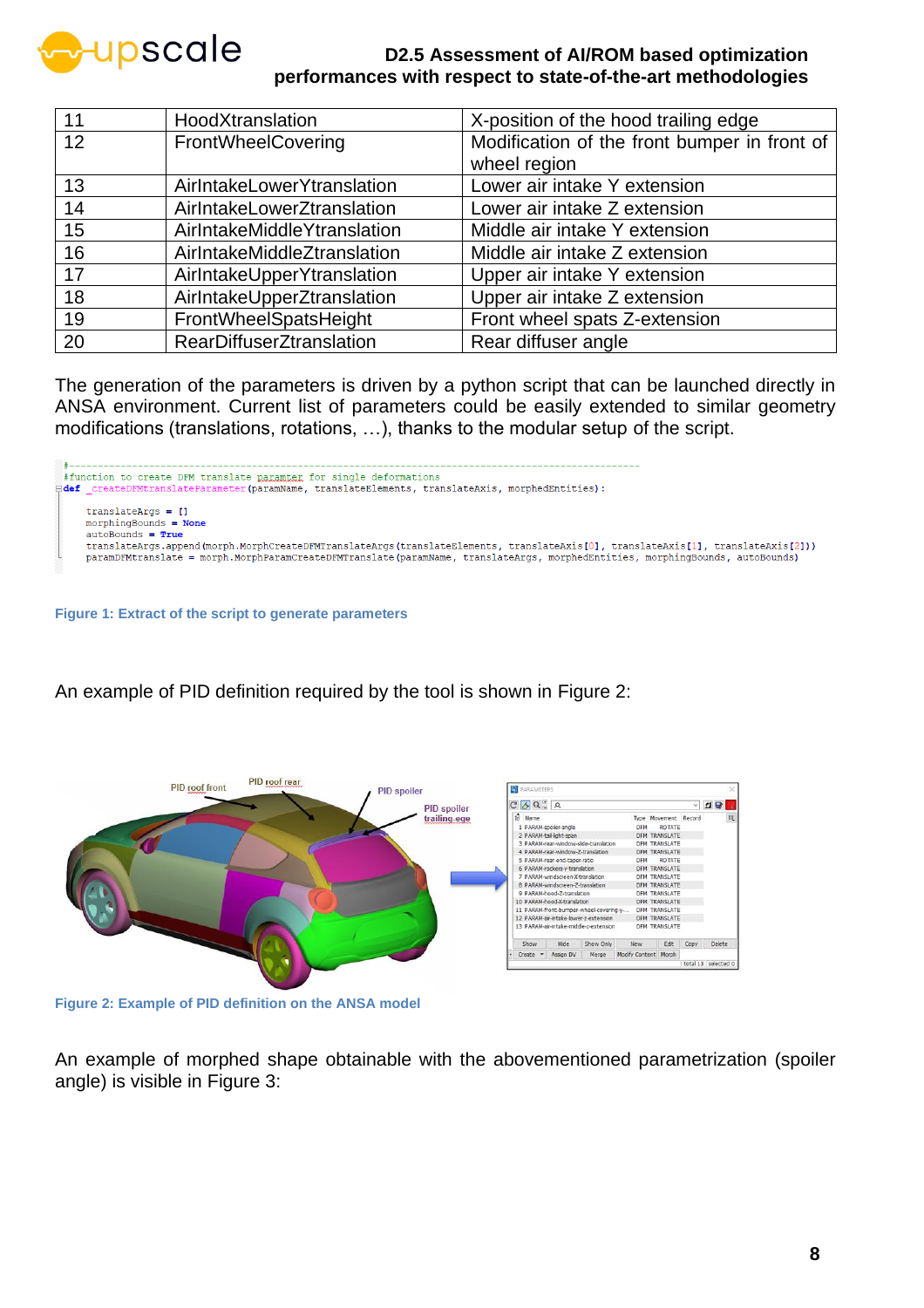



**Figure 3: Example of deformation obtainable with the automatically generated "SpoilerAngle" parameter**

<span id="page-8-2"></span>The parametrization based on this approach is able to reduce the timing for this phase of about one order of magnitude, considering the same number of parameters, with respect to a typical manual approach generally used in the automotive industry.

The tool has been delivered to all partners in Work Package 4 to be used for the geometrical parametrization of the industrial vehicles involved in the application phase of the project.

### <span id="page-8-0"></span>**2.2. DOE shape generation**

In order to train surrogate models an initial dataset of CFD configurations needs to be generated: in the proposed workflow these shapes are generated by shape morphing. The initial dataset, however, can be populated following different approaches (parametric CAD, available geometries from previous programs, style proposals, …).

Considering the shape morphing approach and a number of geometrical parameters between 10 and 15, according to experience developed in Work Package 1 and previous tasks of Work Package 2, a number of different shapes of the order of one thousand is required to achieve a reasonable accuracy in the prediction of aerodynamic coefficients and flow fields. This can be considered a limitation of the proposed approach, similarly to all AI techniques: if data are not already available, the "offline" phase could be a bottleneck in terms of time consumption.

Proposed approach relies on SOBOL sequences generation, quasi-random techniques able to fill the sampling space in a uniform way, without recognizable patterns.

### <span id="page-8-1"></span>**2.3. Offline data generation**

In this section, the workflow prior to the training procedure and the framework for automating it is described. This framework is robust and capable of handling different types of datasets, and either 2D or 3D geometries.

The workflow in brief includes:

- 1) geometry generation (see Section [2.2\)](#page-8-0)
- 2) meshing (helyxHexMesh for 3D cases)
- 3) setup CFD configuration (caseSetup)
- 4) running the CFD solver (helyxCoupled)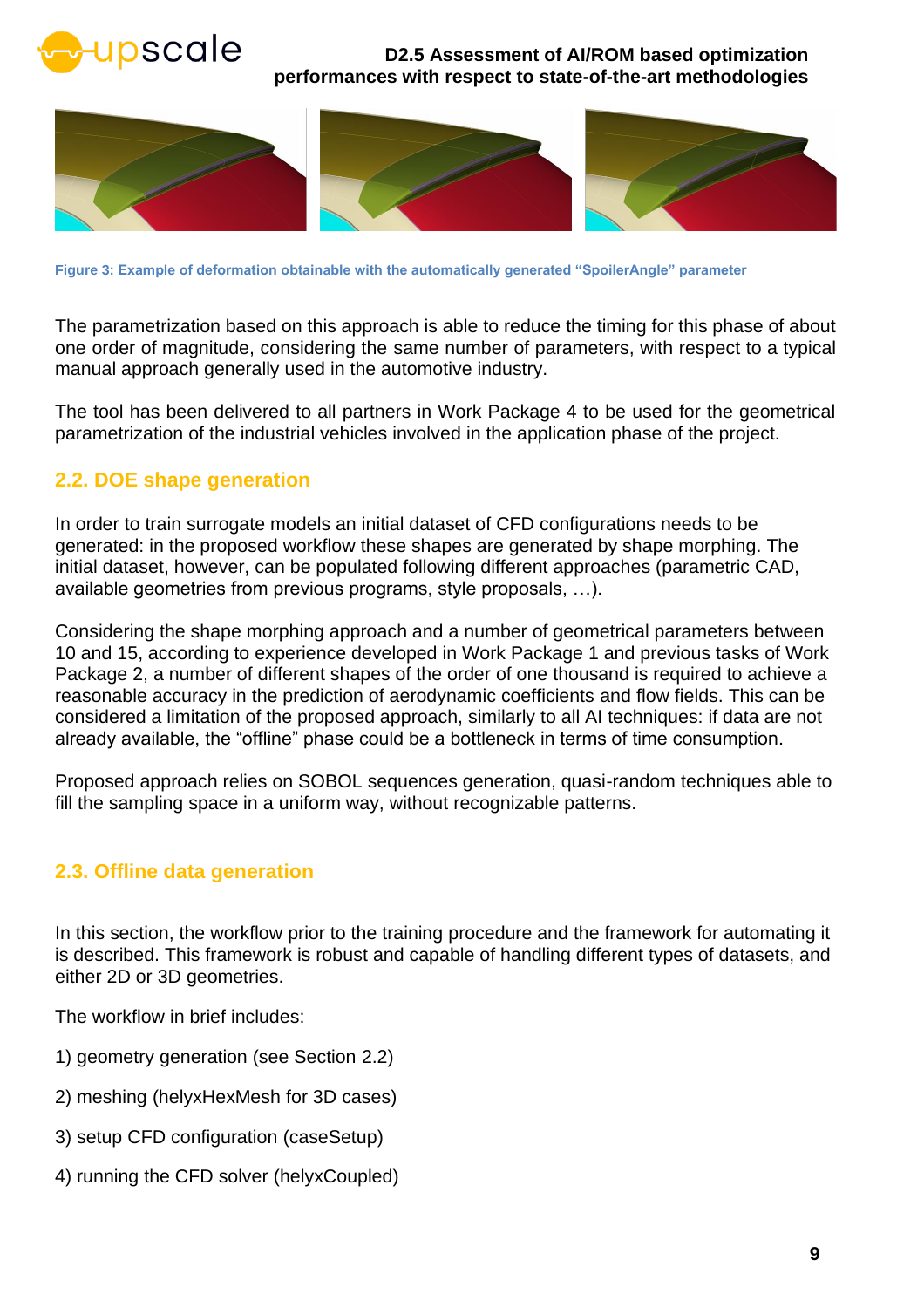

5) resampling and additional post-processing of the results (helyxSample)

6) transformation of the data obtained by CFD to a format compatible with the ML library

The whole workflow, as it is proposed in this work, is performed using ENGYS® OpenFOAM (1) and it is performed automatically for each configuration of the DOE. Additional details are available in D2.2.



**Figure 4: CFD workflow from volume mesh to data extraction**

In the application example exposed in this deliverable (DrivAer 2D closed AGS, see D2.2 for test case description and (2)) the whole initial set of data was available from previous activity in the work package, and the generation of these "offline" data was not necessary for the developed optimization workflow.

### <span id="page-9-0"></span>**2.4. Predictive model**

The aerodynamic coefficients are predicted here by a regression tool, having as input the physical (CAD) parameters of each sample. More details about the regressor can be found in D1.3, section 3.4. The regression tool was preferred over the ANN classification architecture, which was described in detail in D2.2, due to its robustness and its lower computational cost. In addition, following the former methodology there is the capability to use as inputs the parameters from the latent space of the auto-encoder and thus, making the process more generic in the event of not having the physical CAD parameters of the samples.

Here, in order to make the regression tool as accurate as possible, the whole dataset consisting of 1050 samples has been used as the training dataset. The predictions which will be performed, will be for the geometries generated by the genetic algorithm (see next section) and therefore, CFD data won't be available. CFD verification will be performed for the optimum geometry which will be found in the end of the optimization loop. Different regression tools have been employed, such as Linear regression of 1<sup>st</sup> and 2<sup>nd</sup> order, Gradient Boosting, KNN, ANN and Kriging. Based on previous numerical experiments (see Table 3 in D1.3), Kriging was selected here as the most accurate tool for predicting drag coefficient.

### <span id="page-9-1"></span>**2.5. Optimization process**

The above-mentioned predictive tool has been combined with a genetic algorithm optimization library to find new more aerodynamic shapes, i.e. to minimize the drag coefficient. For that purpose, PyGAD library (3), which is an open-source Python toolkit for evolutionary algorithms and compatible with PyTorch, has been employed and incorporated in the workflow. The drag coefficient of the new species is predicted by the regression tool instead of the traditional CFD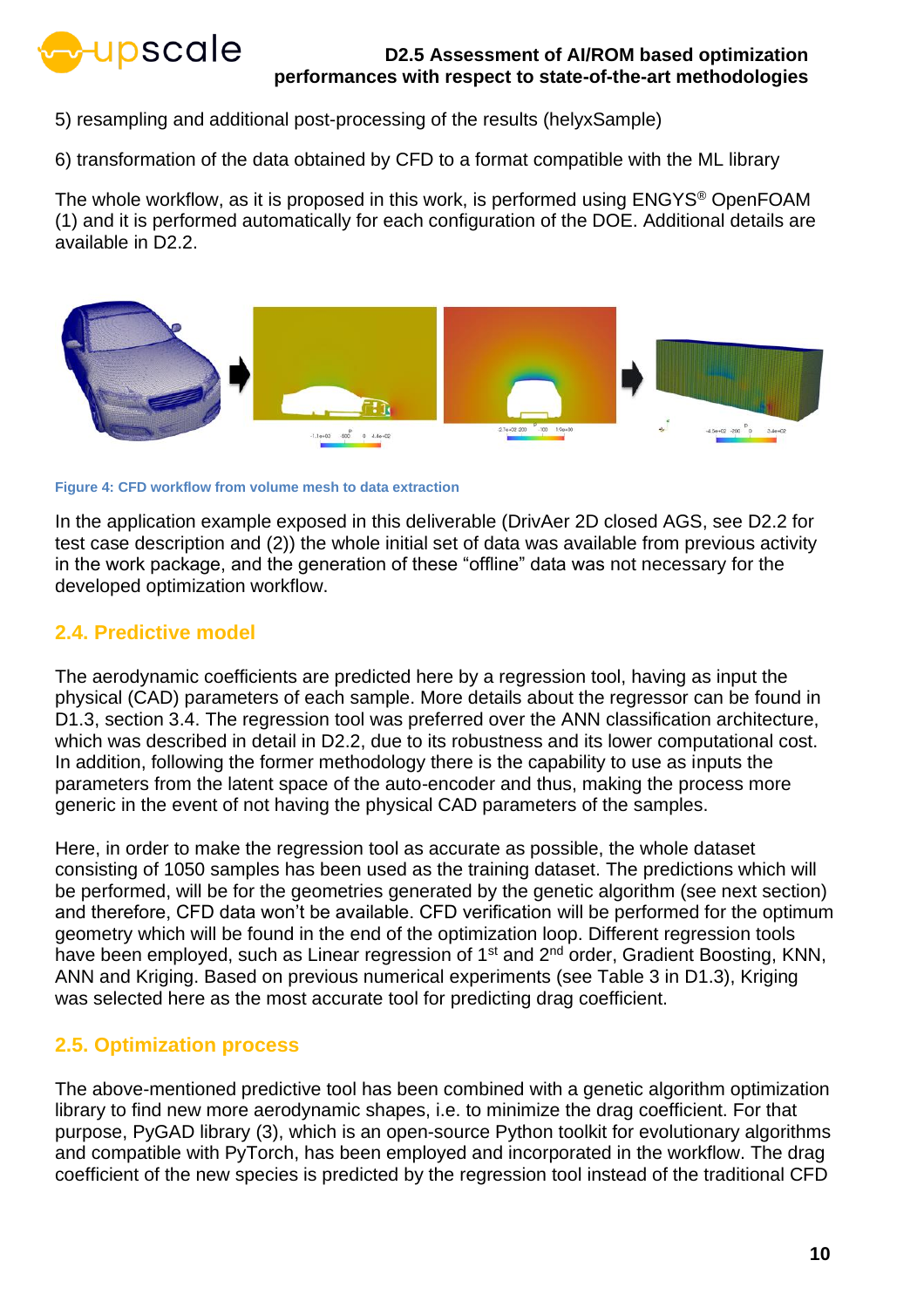

calculation and thus, the whole process is less computationally intensive and can be performed in real time.

As a preliminary investigation, a single objective optimization experiment was performed (drag coefficient minimization), while the CAD parameters were restricted to their acceptable range, in accordance with the parameter range introduced in the original closedAGS database. PyGAD works with a maximization function, i.e. the solution evolves towards the direction that the fitness function is maximized. The fitness function introduced here is:

 $f = \frac{1}{|C_{d,pred} - C_{d,target}|}, \ C_{d,target} = 0,$ (Eqn 1)

since the objective is to minimize the drag coefficient.

The above methodology will be expanded in WP4 to multi-objective experiments for 3-D real car geometries, where the mass flow rate and the drag coefficient will be predicted by the regression tool and the second objective (mass flow rate) will act as a restriction i.e. mass flow rate should be higher than the 90% of the mass flow rate of the baseline case.

### <span id="page-10-0"></span>**Reference optimization methods**

 $3$  In this chapter an overview of the chosen optimization approaches to be used as reference is presented. Most popular optimization workflows in use among car makers for aerodynamic optimization can be divided into two different categories: standard optimization methods (4) and adjoint-based method (5) (6). In this activity only the first category is considered, since more similar with respect to what is implemented here.

One of the main bottlenecks of these processes is the large computational times required for the design space exploration with high-fidelity models, reason for which they can be coupled with Response Surface Method techniques. Two different optimization setups are considered here: one more conservative, where all configurations requested by the optimizer are evaluated with full CFD simulations, and one more aggressive by coupling different stages of "virtual" space exploration and CFD verifications. More details on the adopted workflows are reported in the following paragraphs.

Optimizations are driven by ESTECO® modeFRONTIER commercial software, using a Nondominated Sorting Genetic Algorithm II (NSGA-II)

### <span id="page-10-1"></span>**3.1. Full CFD-based approach**

In this approach the optimization driver is directly coupled with the high-fidelity data: each configuration requested from the algorithm is evaluated by a full CFD simulation.

Size of the population is equal to the number of the cases in the initial DOE: for the optimization of the 2D DrivAer shape with this approach 50 individuals are selected with a random algorithm. A maximum number of 50 generations is fixed, all parameters of the optimizer are setup according to [Figure 5:](#page-11-1)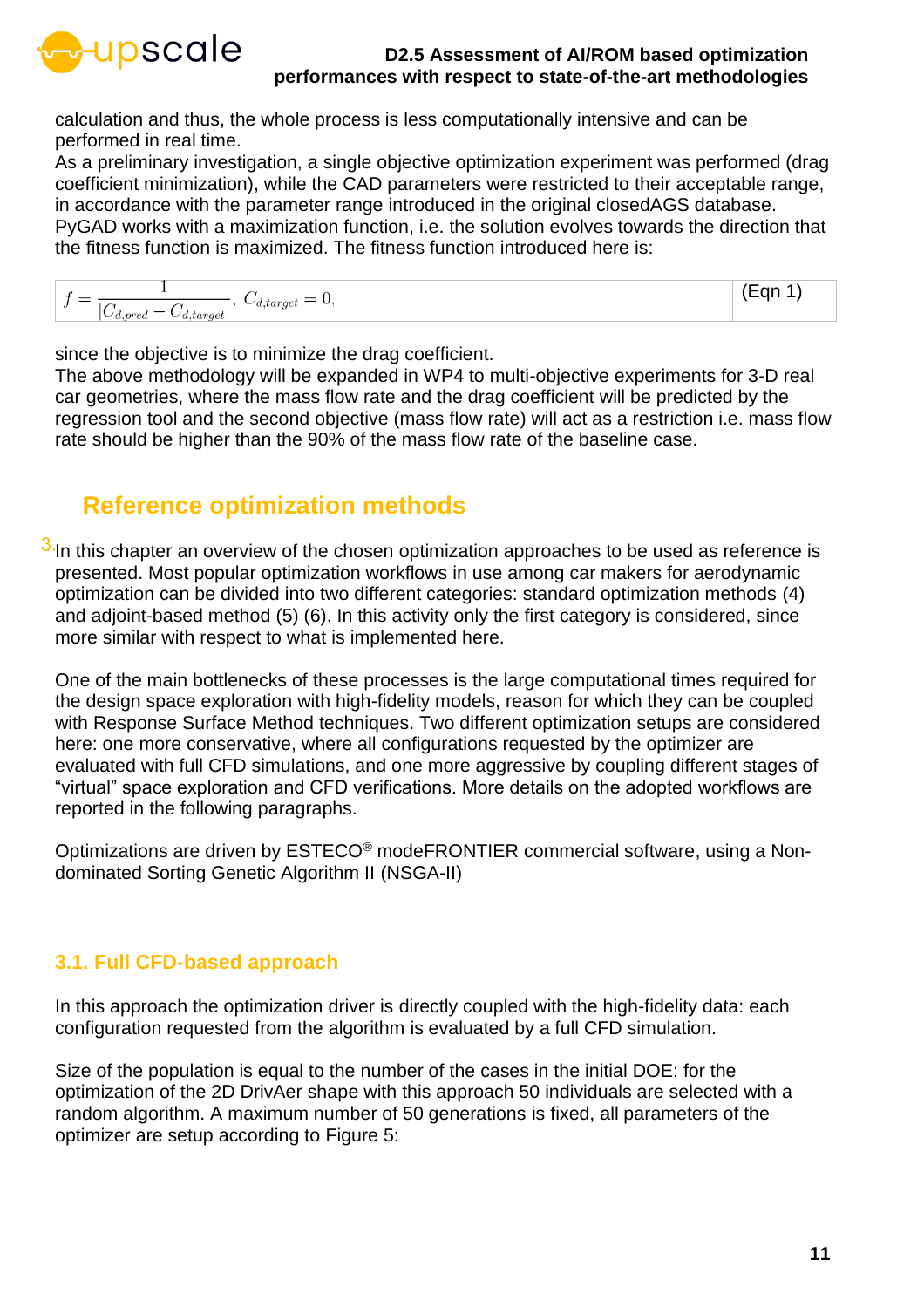

| ⊫ гананне <b>нет</b> э                      |                     |                                                            |
|---------------------------------------------|---------------------|------------------------------------------------------------|
| Number of Generations                       | $[1,5000]$ 50       |                                                            |
| Maximum Number of Evaluations               | $[1,500000]$ 1000   |                                                            |
| Algorithm type                              |                     | Original NSGA-II algorithm<br>$\overline{\phantom{a}}$     |
| $\Box$ GA Operators                         |                     |                                                            |
| <b>Crossover Probability</b>                | $[0.0, 1.0]$ 0.9    |                                                            |
| Mutation Probability for Real-Coded Vectors | $[0.0, 1.0]$ 1.0    |                                                            |
| Mutation Probability for Binary Strings     | $[0.0, 1.0]$ 1.0    |                                                            |
| <b>□ Advanced Parameters</b>                |                     |                                                            |
| Automatic Scaling for Mutation Probability  |                     | ⊽                                                          |
| Distribution Index for Real-Coded Crossover | [5.0E-4.100.0] 20.0 |                                                            |
| Distribution Index for Real-Coded Mutation  | [5.0E-4.500.01 20.0 |                                                            |
| Crossover Type for Binary-Coded Variables   |                     | Simple<br>▼                                                |
| Random Generator Seed                       | $[0,999]$ 435       |                                                            |
| <b>□ Category Parameters</b>                |                     |                                                            |
| <b>Categorize Generations</b>               |                     | ⊽                                                          |
|                                             |                     | Figure 5: NSGA-II setup for full-CFD optimization approach |

### <span id="page-11-1"></span><span id="page-11-0"></span>**3.2. Mixed CFD-RSM-based approach**

In this approach the optimization driver should guarantee faster convergence. This FAST optimizer uses Response Surface Models (Meta-Models) to speed up the optimization process.

FAST is an optimization algorithm combining real and RSM-based (virtual) optimization strategies. Both real and virtual optimization are performed by one of the evolutionary or heuristic algorithms for solving single and multi-objective problems.

FAST search scheme:

- 3 RSMs are trained for each objective and constraint using a database of designs: Polynomial SVD, Radial Basis Functions and Kriging
- The chosen optimization algorithm (NSGA-II) performs in parallel both the real and the virtual optimization.
- Candidate designs coming from the virtual optimization/virtual exploration and the real optimization phases are sent to the CFD solver for evaluation

The fitness of the RSM previously used for virtual optimization is evaluated using a performance metrics (mean normalized error). More details on the approach can be found in software user guide (7).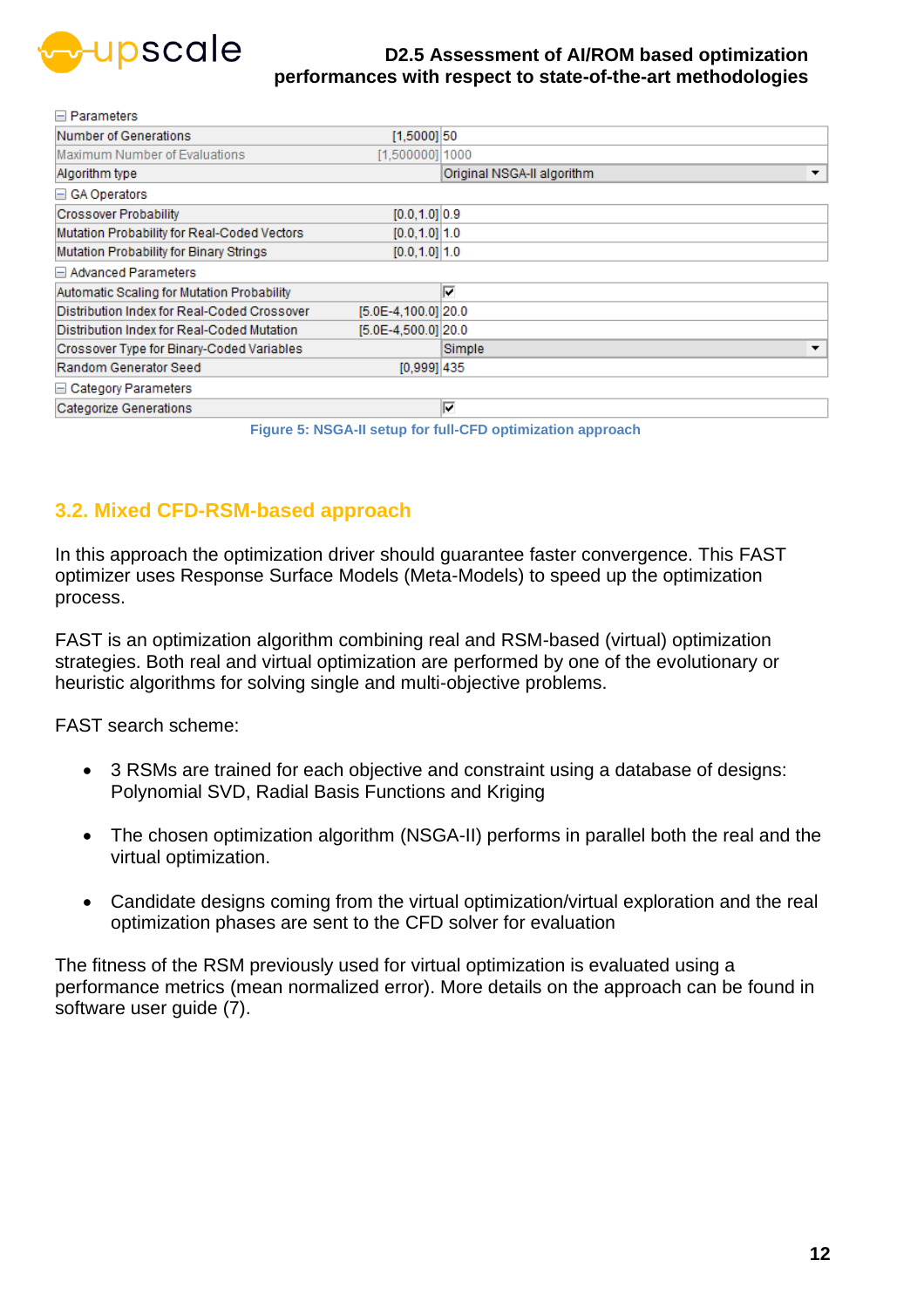

**Doromators** 

### **D2.5 Assessment of AI/ROM based optimization performances with respect to state-of-the-art methodologies**

| п ганные в                                     |                         |                                 |              |
|------------------------------------------------|-------------------------|---------------------------------|--------------|
| Number of Iterations                           | $[1,500]$ 20            |                                 |              |
| Select the Space Filling Algorithm             |                         | <b>Incremental Space Filler</b> |              |
| Select the Algorithm                           |                         | NSGA-II                         | $\checkmark$ |
| <b>Training Set Policy</b>                     |                         | Use all points                  |              |
| Maximum Size of Training Set                   | [50,5000] 500           |                                 |              |
| Fix Performance Threshold for RSM Competition  |                         |                                 |              |
| Normalized Error Threshold Value               | $[1.0E-15,0.1]$ 1.0E-10 |                                 |              |
| Advanced Parameters                            |                         |                                 |              |
| Use Design Table as Initial Database           |                         | ⊽                               |              |
| Real/Virtual Optimization Ratio                | $[0.0, 1.0]$ 0.0        |                                 |              |
| <b>Exploration/Optimization Relative Ratio</b> | $[0.0, 1.0]$ 0.8        |                                 |              |
| Run all the requested evaluations              |                         |                                 |              |
| Random Generator Seed                          | $[0,999]$ 641           |                                 |              |

**Figure 6: Setup of FAST-NSGA-II algorithm**

As in the previous case an initial population of 50 individuals is generated with a random algorithm, then for this approach a maximum number of 20 generations is fixed for the optimization of the thirteen geometrical parameters on the 2D DrivAer model.

### <span id="page-12-0"></span>**Application on DrivAer 2D model**

 $\overline{4}$ 

DrivAer 2D shape with 13 different geometrical parameters is here optimized following procedure developed in UPSCALE project and with the two identified reference methods. Target is the optimization of the drag coefficient.

### <span id="page-12-1"></span>**4.1. UPSCALE workflow**

The same workflow as in the previous deliverables (D2.2, D2.3) of WP2 has been employed in the present work. The only difference is that the workflow has been enhanced by the optimization tool, which has been added in the loop.



**Figure 7: Workflow including CAD design, CFD analysis and regression in conjunction with optimization.**

Regarding the ML-based method, the CFD-related workflow is only needed to create the DOE and calculate the aerodynamic coefficients for each sample. This is necessary as these values will be used for training the regressor. Apart from the aerodynamic coefficients, only the CAD parameters of each sample are needed for predicting the optimal shape, which is expressed in terms of the CAD parameters. Then, a CFD analysis is performed to verify the results of the new geometry and check if indeed it has a more aerodynamic shape than the existing ones.

The regression toolkit in connection with the evolutionary algorithm (PyGAD) found a new optimal which has lower drag coefficient than the minimum value documented in the closedAGS database ( $C_d$ =0.1594). The new shape has physical parameter space: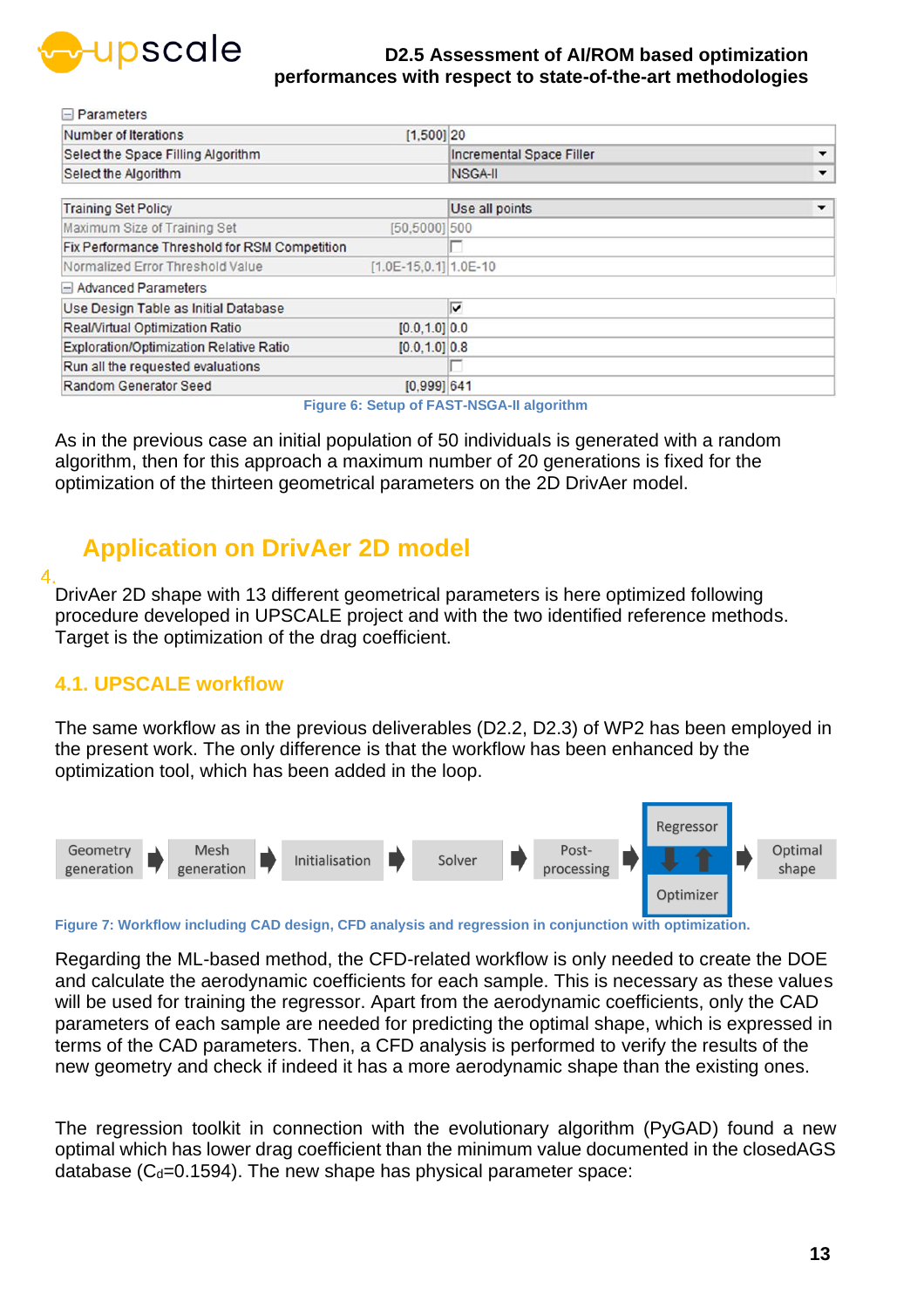

zphysical = [1.0, 1.5, -0.2, -1.0, -1.0, -0.5, -1.0, -1.5, 1.6, -1.0, -1.0, 50.0, 1.0]

and the drag coefficient was predicted to be  $C_d = 0.1436$ .

A CFD simulation on the optimal configuration identified by the evolutionary algorithm coupled with the predictor is performed, scoring a  $C_d$  value of 0.164. Final improvement obtained with respect to the baseline  $(C_d = 0.233)$  is still very significant, anyway the discrepancy between the prediction and the confirmation is not negligible in this case.

### <span id="page-13-0"></span>**4.2. Reference workflow**

Results obtained by the "full-CFD" workflow and "mixed-CFD-RSM" workflow on DrivAer 2D problem are reported in the following paragraphs.

### <span id="page-13-1"></span>**4.2.1. Full CFD-based approach**

Overview of the workflow is presented in [Figure 8,](#page-13-2) while the convergence history of the optimizer is shown in [Figure 9.](#page-14-1)

<span id="page-13-2"></span>

**Figure 8: modeFRONTIER workflow for full CFD optimization**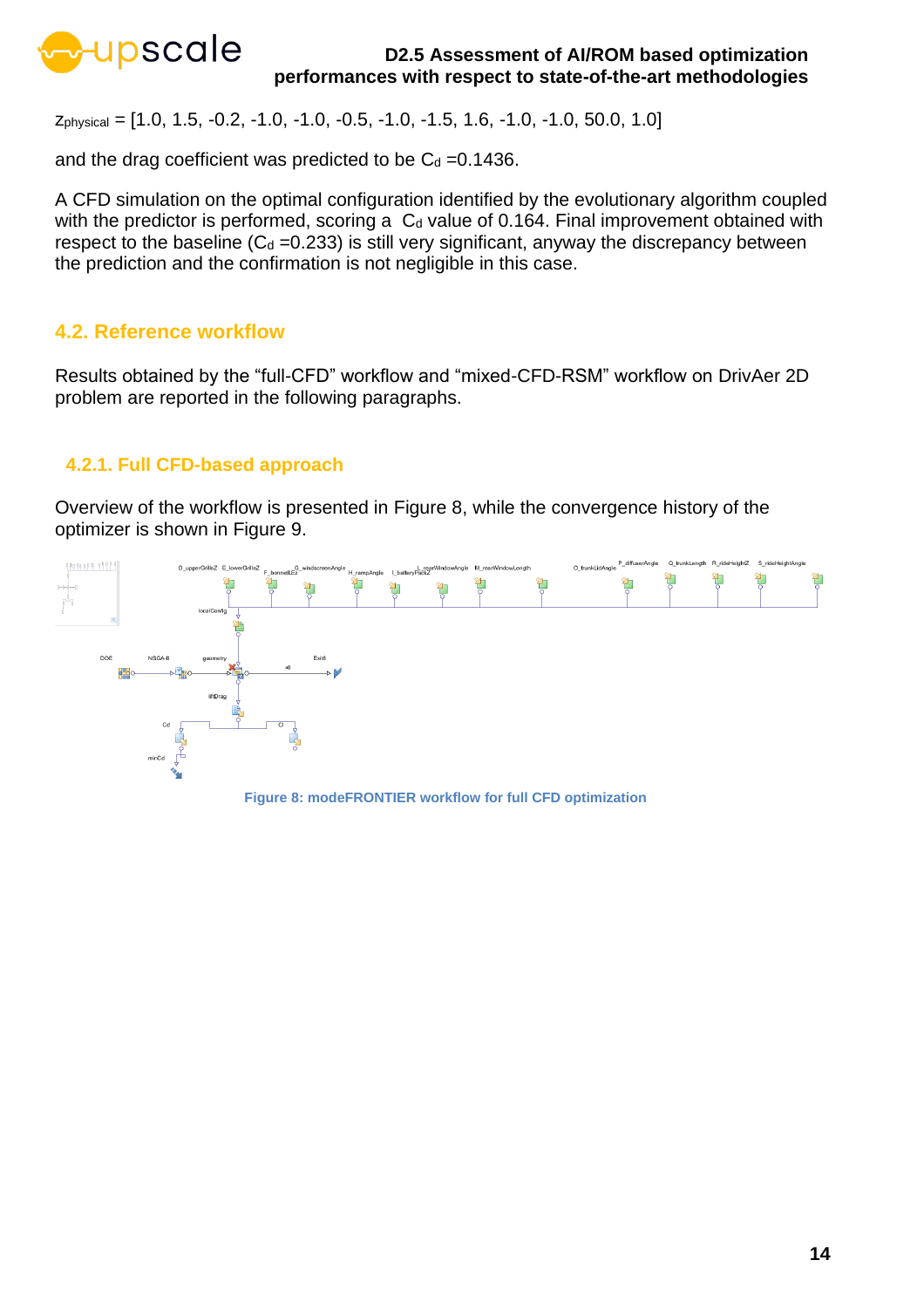



<span id="page-14-1"></span>This approach found an optimal configuration (ID 1681) which is characterized by a  $C<sub>d</sub>$  of 0.159 (evaluated by full CFD simulation). The new shape has physical parameter space:

zphysical = [0.6, -0.7, 0.2, -1.0, -0.2, -0.5, 0.6, -1.5, 1.6, -1.0, -1.0, 5.0, 1.0]

A total number of 1733 complete CFD simulations is performed.

### <span id="page-14-0"></span>**4.2.2. Mixed CFD-RSM-based approach**

Overview of the workflow is presented in [Figure 10,](#page-14-2) while the convergence history of the optimizer is shown in [Figure 11.](#page-15-1)



<span id="page-14-2"></span>**Figure 10: modeFRONTIER workflow for CFD+RSM optimization, using FAST tool**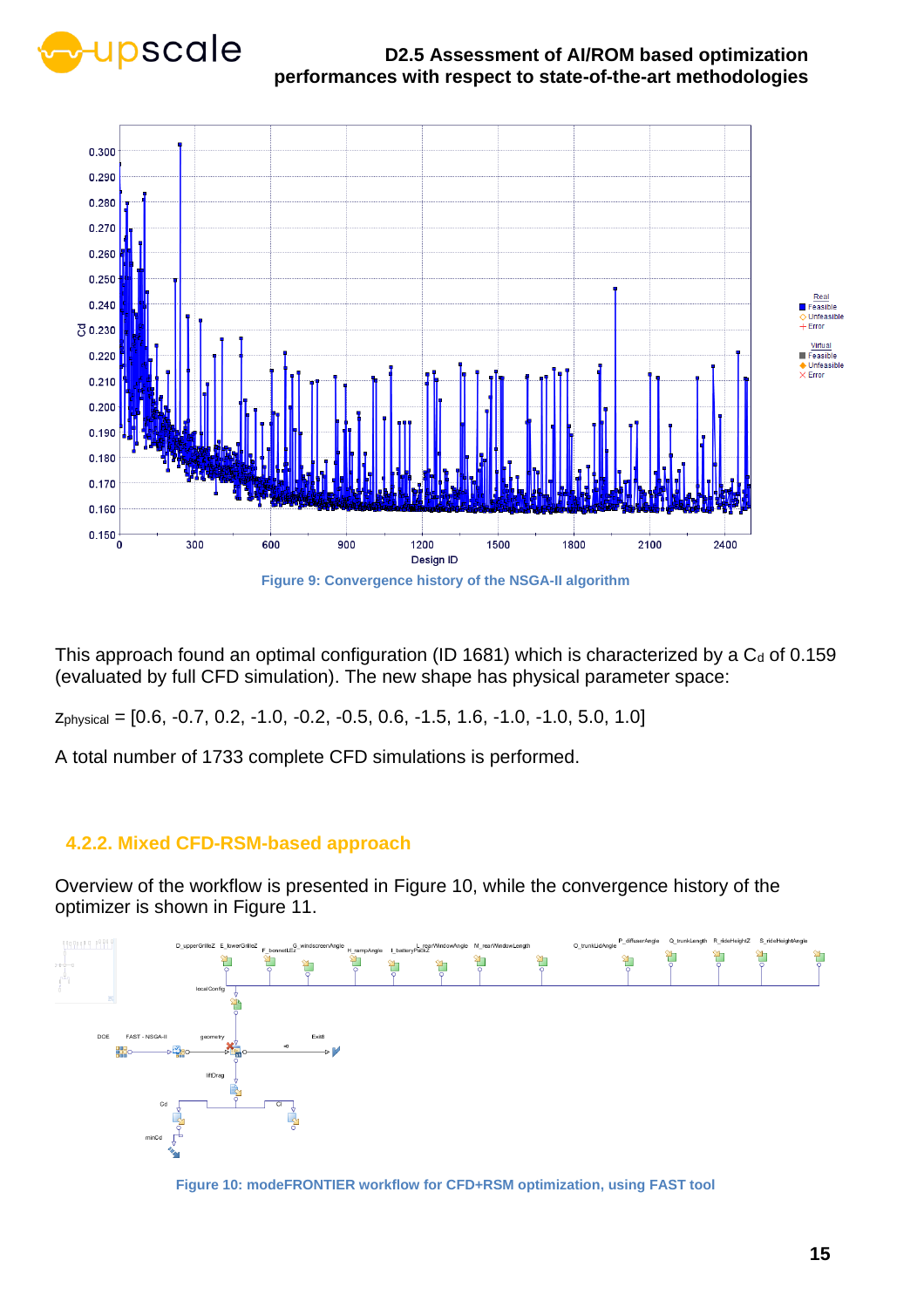



<span id="page-15-1"></span>This approach found an optimal configuration (ID 967) which is characterized by a  $C<sub>d</sub>$  of 0.170 (evaluated by full CFD simulation). The new shape has physical parameter space:

zphysical = [0.0, 0.9, 0.8, -0.2, -0.6, 1.1, 0.6, 1.3, 1.6, -1.0, -1.0, 40.0, 1.0]

A total number of 1000 complete CFD simulations is performed.

<span id="page-15-0"></span>5.

### **Methods comparison**

A comparison between the different optimization methods is reported in the table below:

|                                | <b>Optimum Cd</b><br>(CFD) | Number of high-fidelity<br>evaluations required |
|--------------------------------|----------------------------|-------------------------------------------------|
| <b>UPSCALE workflow</b>        | 0.164                      | $1000 + 1$                                      |
| <b>FULL-CFD workflow (ref)</b> | 0.159                      | 1733                                            |
| <b>CFD-RSM workflow (ref.)</b> | 0.170                      | 1000                                            |
| <b>BASELINE</b>                | 0.233                      |                                                 |

**Table 2: Comparison of the optimization results**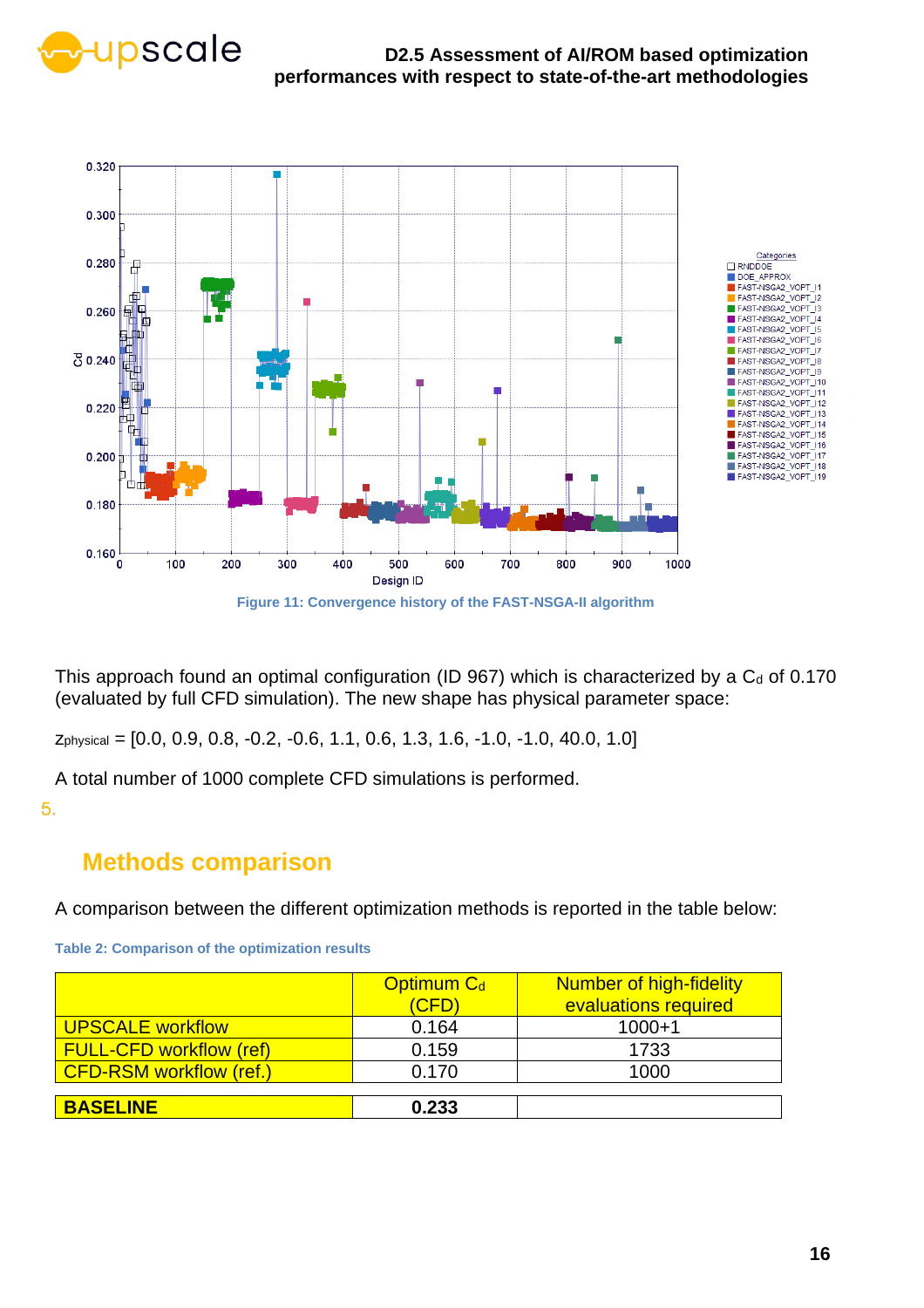

In terms of optimum identification (lowest  $C_d$  configuration) the more conservative approach based on 100% CFD calls confirmed to be the best one, in front of a higher requirement of full CFD evaluations.

The optimum identified with the developed process is instead better with respect to the tested reference mixed CFD+RSM approach, requiring a similar number of tested configurations. It needs to be pointed out that all the CFD evaluations required by the first one are related to the initial dataset generation, with just one additional simulation as final verification. A huge benefit in terms of run-time can be expected, on the other hand, if a parameter free ML environment could be used to exploit already available shapes without the need to create ad-hoc the training data.

An overview of the obtained shapes by the different optimizer is presented in [Figure 12,](#page-16-1) compared with the baseline geometry.



**Figure 12: Comparison of the final shapes obtained by different optimization approaches**

<span id="page-16-1"></span><span id="page-16-0"></span>6.

### **Conclusions and Future Work**

An overview of the optimization workflow developed in the UPSCALE project is summarized in this deliverable, combining all the findings and technologies developed in work packages 1 and 2. The tool is delivered to work package 4, in order to verify the capability of the method also on completely industrially-relevant models.

In addition to that, a comparison of the workflow is performed with respect to typical optimization approaches currently in use among OEMs to optimize the aerodynamic performance of the vehicles. The test case is performed on a simplified 2D DrivAer shape, but conclusions can be extended to most complex geometries with respective scaling factors in terms of run-time.

The comparison underlines how the developed method is able to carry out an optimization of the shape of the vehicle, leading to significant improvements in terms of drag coefficient. On the other hand, some limitations are still visible from the process:

• Even if a strong improvement with respect to the baseline is found, the predicted optimum is not completely confirmed by the higher-resolution method, not leading to the global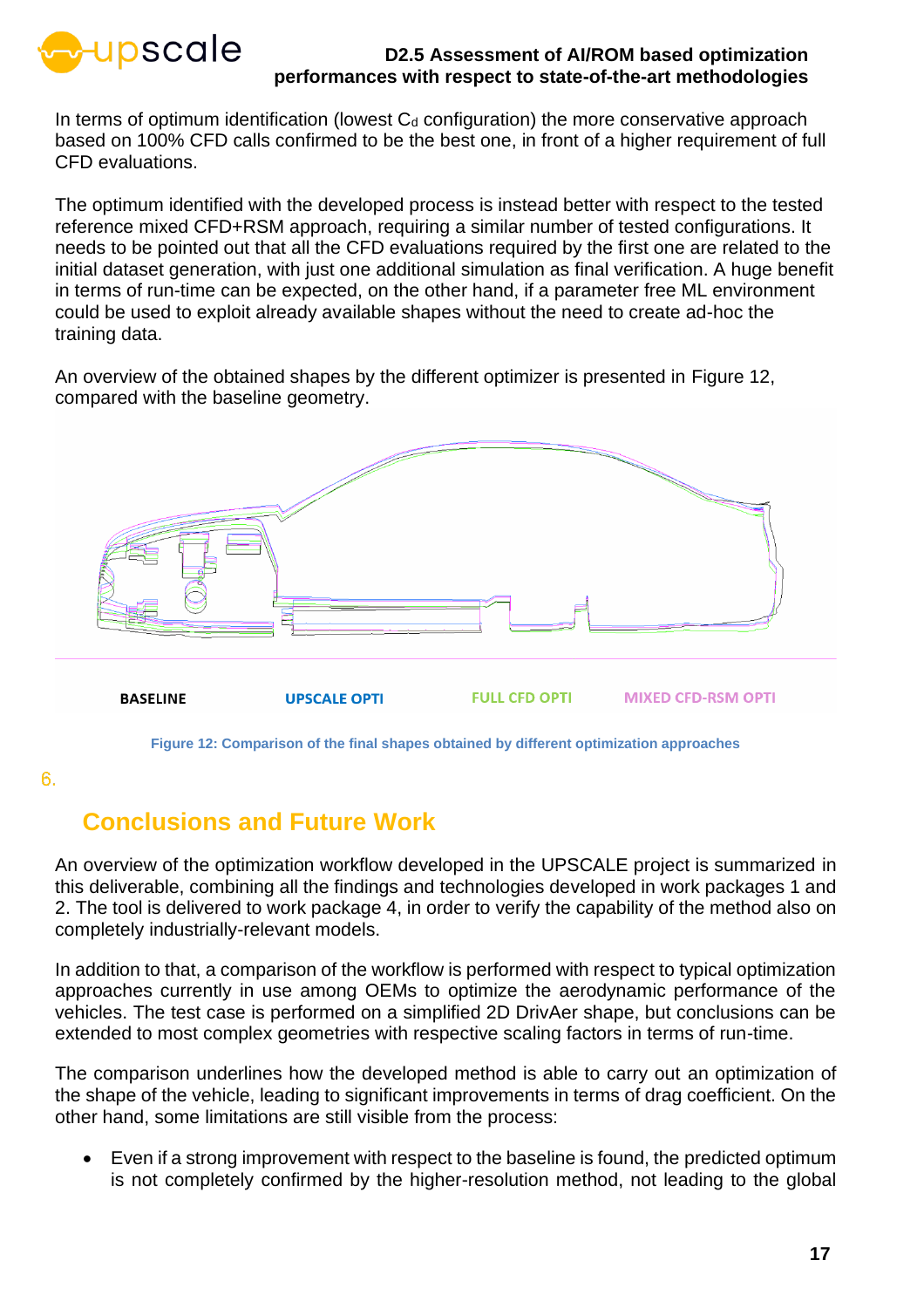

optimum (to the best of our knowledge) of the problem. The comparison with respect to the FAST algorithm used in this application, on the other hand, is definitely encouraging.

• One of the bottleneck in terms of run-time of the methodology remains the need to create a big initial set of data with high-resolution methods to train the predictor. A huge benefit in terms of run-time can be expected, on the other hand, if a parameter free ML environment could be used to exploit already existing results. This point can be indicated as one of the most interesting area of research for future activities and projects.

### <span id="page-17-0"></span>**ACKNOWLEDGEMENT**

The author(s) would like to thank the partners in the project for their input, valuable comments on previous drafts and for performing the review.

### **Project partners:**

| <b>PARTICIPANT Nº</b> | <b>PARTICIPANT ORGANISATION NAME</b>                                           | <b>COUNTRY</b> |
|-----------------------|--------------------------------------------------------------------------------|----------------|
| 1 (Coordinator)       | <b>IDIADA AUTOMOTIVE TECHNOLOGY SA</b><br>(IDIADA),                            | Spain          |
| $\overline{2}$        | <b>VOLVO PERSONVAGNAR AB (Volvo Cars)</b>                                      | Sweden         |
| 3                     | <b>VOLKSWAGEN AG (VW)</b>                                                      | Germany        |
| 4                     | CENTRO RICERCHE FIAT SCPA (CRF)                                                | Italy          |
| 5                     | <b>ESI GROUP (ESI GROUP)</b>                                                   | France         |
| 6                     | <b>ENGYS LTD (ENGYS LTD)</b>                                                   | United Kingdom |
| 7                     | Kompetenzzentrum - Das Virtuelle Fahrzeug,<br>Forschungsgesellschaft mbH (VIF) | Austria        |
| 8                     | <b>VRIJE UNIVERSITEIT BRUSSEL (VUB)</b>                                        | <b>Belgium</b> |
| 9                     | <b>ECOLE NATIONALE SUPERIEURE</b><br>D'ARTS ET METIERS (ENSAM PARISTECH)       | France         |
| 10                    | <b>ALGORITHMICA TECHNOLOGIES</b><br><b>GMBH (ALGORITHMICA)</b>                 | Germany        |
| 11                    | F INICIATIVAS ESPAÑA I MAS D MAS I SLU (FI<br>GROUP)                           | Spain          |



*This project has received funding from the European Union's Horizon 2020 research and innovation programme under Grant Agreement no. 824306*